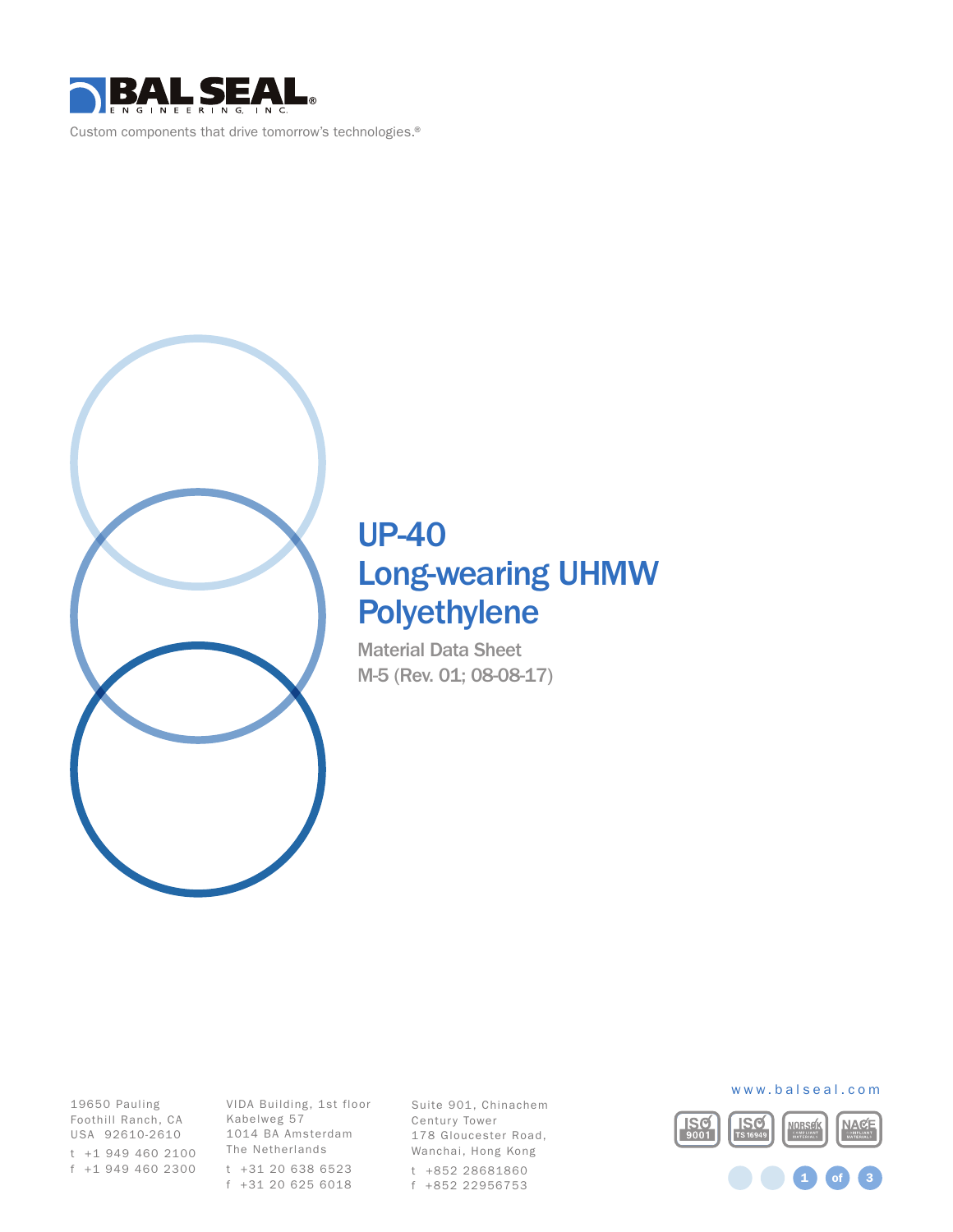### **Overview**

UP-40 is an ultra-high molecular weight (UHMW) polyethylene-based material similar to UP-30, but made from a lower molecular weight polyethylene. It was designed for high-performance liquid chromatography (HPLC) pumps, and offers excellent sealing performance in reciprocating applications from cryogenic, -450 °F to 180 °F (-268 °C to 82 °C).

### Chemical Compatibility

UP-40 is compatible with acids and bases. This material is compatible with most fluids. For more compatibility information, request report TR-60A, or go to www.balseal.com/technical-library. Select Technical Reports, then select TR-60A Chemical Compatibility Guide.

## FDA and USP Compliant

UP-40 is FDA compatible for use in food contact. Bal Seal Engineering defines "FDA compatible" as compositions where the majority (97% or more) of the ingredients have received an FDA "safe for use in food contact" review.

## **Color**

Yellow-gold